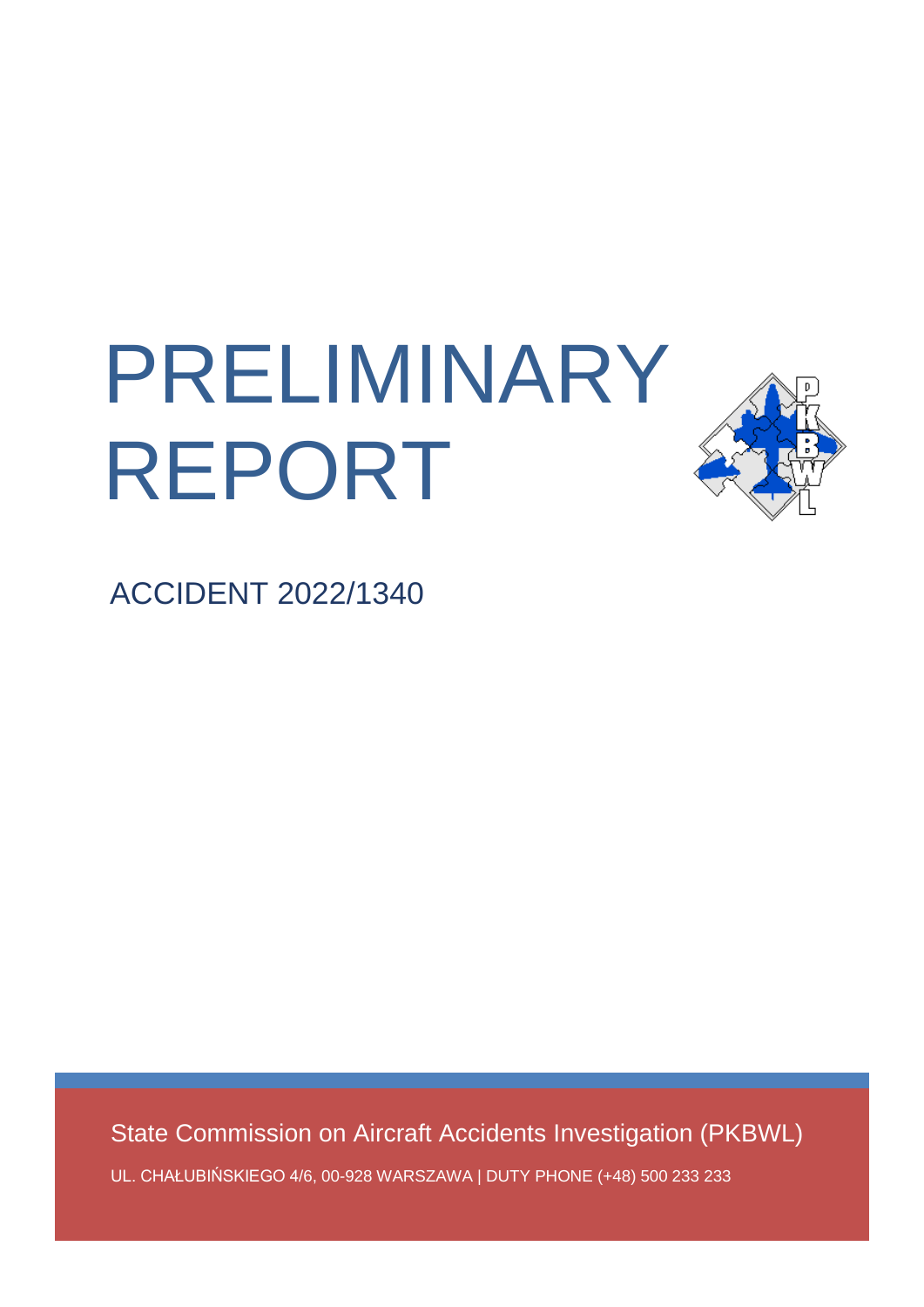# PRELIMINARY REPORT

# ACCIDENT

OCCURRENCE NO – 2022/1340 AIRCRAFT – Aeroplane, Aventura II, N27ZX DATE AND PLACE OF OCCURRENCE– 29 March 2022, Jezioro Kłeckie (52°38'08.10"N 017°27'23,66"E)

The Report is a document presenting the position of the State Commission on Aircraft Accidents Investigation concerning circumstances of the air occurrence, its causes and safety recommendations. The Report was drawn up on the basis of information available on the date of its completion.

Use of this Report for any purpose other than air accidents and incidents prevention can lead to wrong conclusions and interpretations.

This Report was drawn up in the Polish language. Other language versions may be drawn up for information purposes only.

WARSAW 2022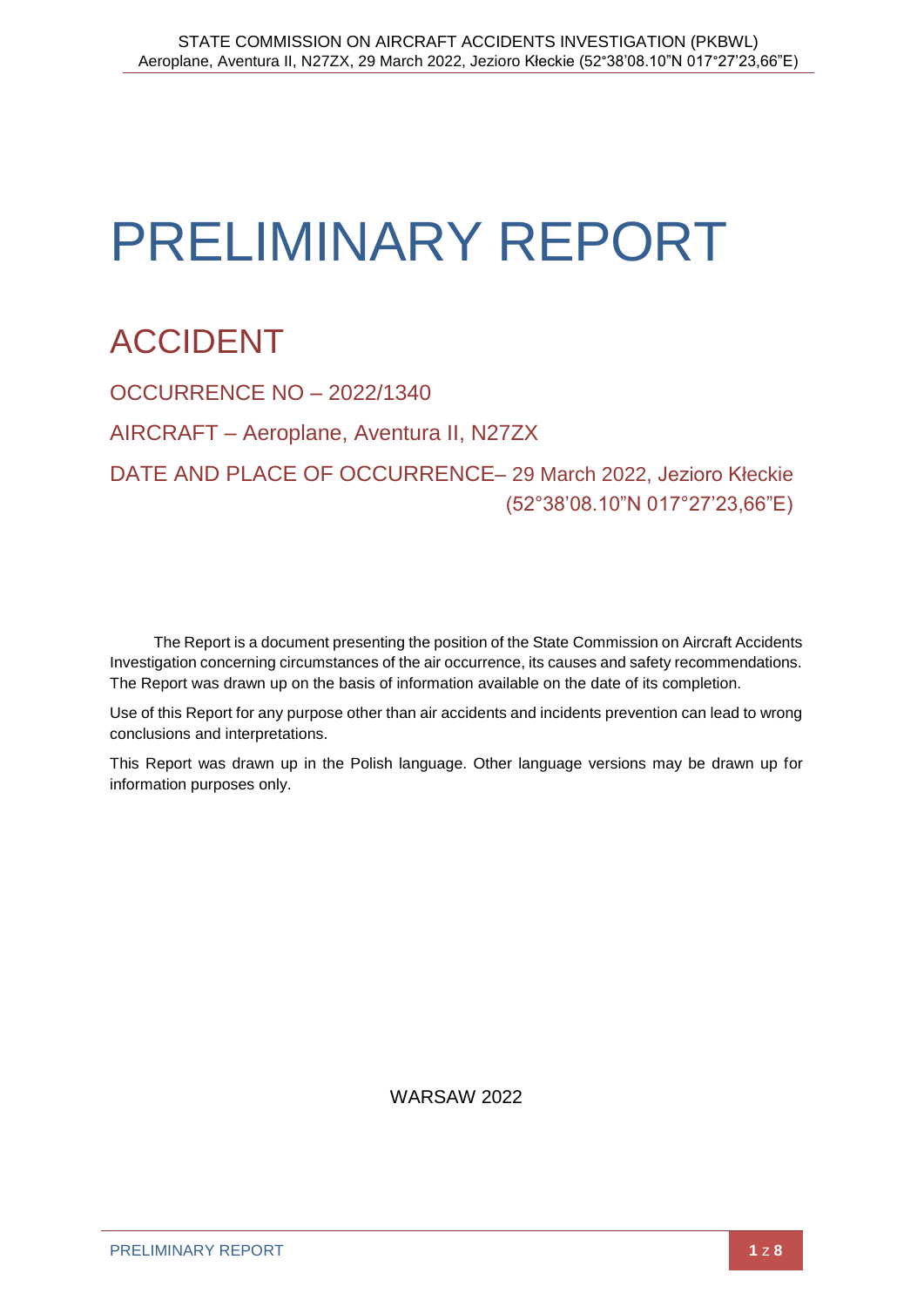## <span id="page-2-0"></span>Table of contents

| 1.             |  |
|----------------|--|
| 2.             |  |
| 3 <sub>1</sub> |  |
| 4.             |  |
| 5.             |  |
| 6.             |  |
| 7 <sub>1</sub> |  |
| 8.             |  |
| 9.             |  |
| 10.            |  |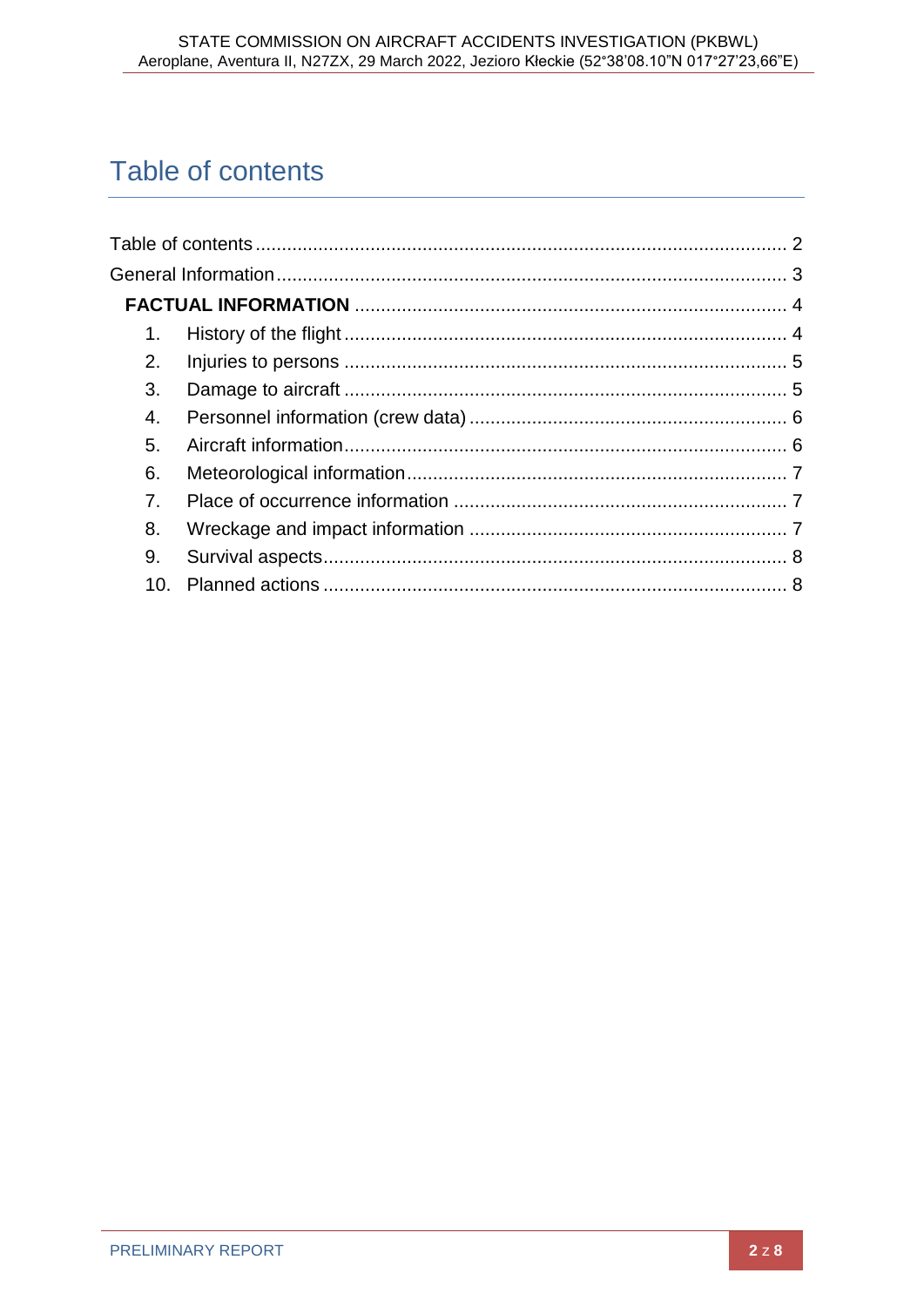### <span id="page-3-0"></span>General Information

| Occurrence reference number:                                                |                                                                        |         | 2022/1340              |      |  |
|-----------------------------------------------------------------------------|------------------------------------------------------------------------|---------|------------------------|------|--|
| Type of occurrence:                                                         | <b>ACCIDENT</b>                                                        |         |                        |      |  |
| Date of occurrence:                                                         | 29 March 2022                                                          |         |                        |      |  |
| Place of occurrence:                                                        | Jezioro Kłeckie (52°38'08,10"N 017°27'23,66"E)                         |         |                        |      |  |
| Type and model of aircraft:                                                 |                                                                        |         | Aeroplane, Aventura II |      |  |
| Aicraft registration marks:                                                 | N <sub>27</sub> ZX                                                     |         |                        |      |  |
| Aircraft user/operator:                                                     | Private                                                                |         |                        |      |  |
| Aircraft commander:                                                         | PPL(A)                                                                 |         |                        |      |  |
| Number of victims/injuries:                                                 | Fatal                                                                  | Serious | Minor                  | None |  |
|                                                                             | 1                                                                      |         |                        |      |  |
| Domestic and international<br>authorities informed about the<br>occurrence: | Polish Civil Aviation Authority, ICAO, EASA, BFU,<br>NTSB, SIA Austria |         |                        |      |  |
| Investigator-in-Charge:                                                     | Roman Kamiński                                                         |         |                        |      |  |
| <b>Investigating Authority:</b>                                             | State Commission on Aircraft Accidents Investigation<br>(PKBWL)        |         |                        |      |  |
| Accredited Representatives and<br>their advisers:                           | <b>NTSB</b>                                                            |         |                        |      |  |
| Document containing results:                                                | <b>Preliminary Report</b>                                              |         |                        |      |  |
| Safety recommendations:                                                     | <b>NO</b>                                                              |         |                        |      |  |
| Addressees of the<br>recommendations:                                       | Not applicable                                                         |         |                        |      |  |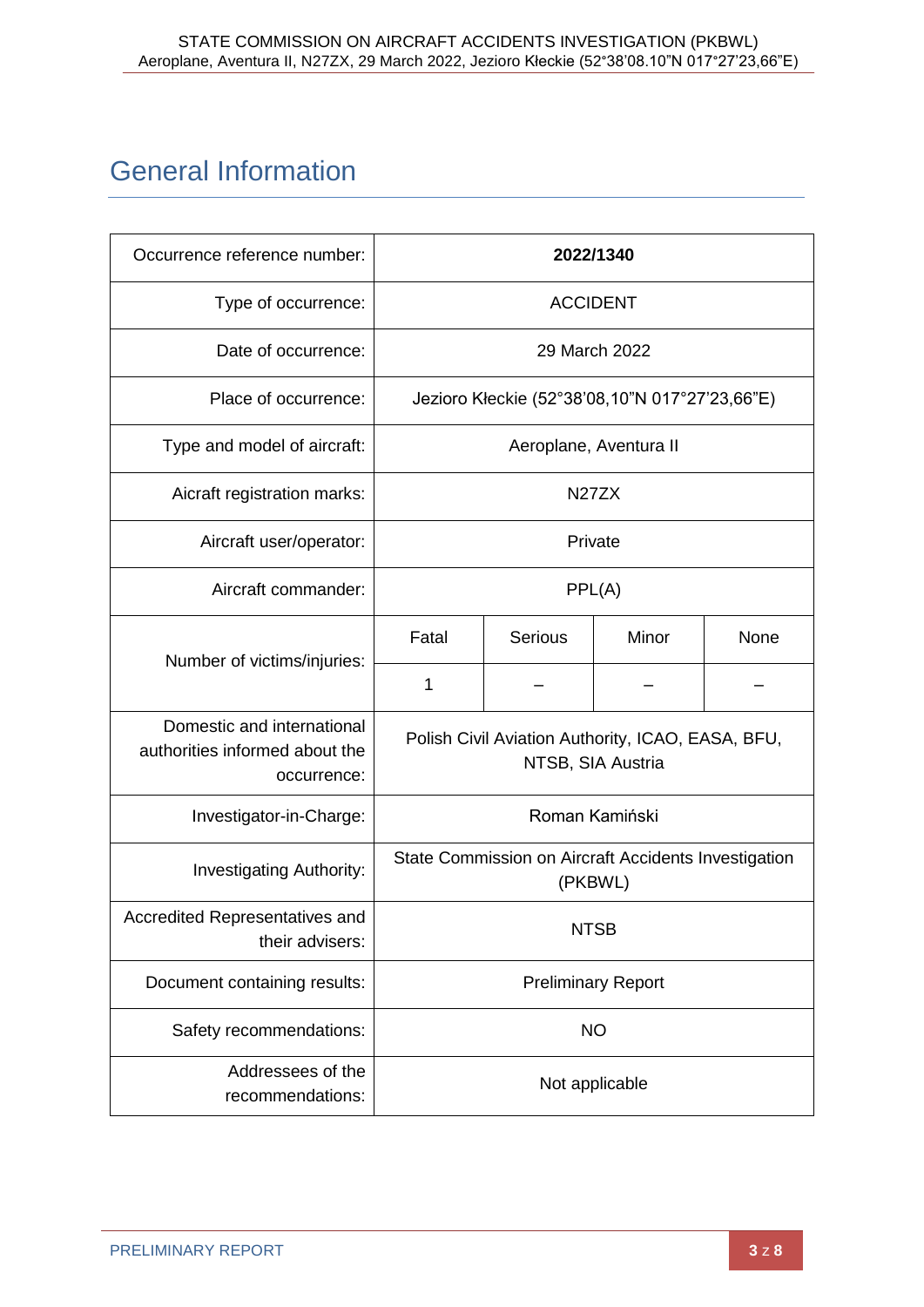#### <span id="page-4-0"></span>**FACTUAL INFORMATION**

#### <span id="page-4-1"></span>**1. History of the flight**

On 29 March 2022 on Leszno aerodrome (EPLS), the pilot of the Aventura II aircraft, N27ZX registration marks began preparations for a recreational flight with landing on several lakes. CCTV camera recording from EPLS shows that the pilot personally prepared the plane for flight, started the engine, tested it, and then taxied to RWY 23 and at 09:17 hrs UTC took off.

Around 14:20 hrs UTC near Jezioro Kłeckie (lake located in Wielkopolskie Voivodeship), the witnesses noticed a plane that arrived from the south. The plane first made a right turn at a low altitude, then 2-3 small radius turns to the left and around 13:24 hrs, during descent,, it collided with the water surface. The plane overturned and partially submerged (Fig. 1). Several minutes after the collision, the plane sank.

Witnesses notified the emergency services about the accident. After arrival of divers from the State Fire Service, the plane was located inwater at a depth of about 4.5 m, and a pilot with seatbelts was found in the cockpit. After recovery of the pilot, a resuscitation action was undertaken, but it was unsuccessful.

When the wreckage was recovered on 30 March 2022, it was established that it was an Aventura II aircraft with the N27ZX registration marks.

According to the information provided by a witness who spoke to the pilot on the phone on the day of the accident, the pilot, from the take-off time to around 14:00 hrs UTC, landed on 13 lakes.



Fig.1. Wreckage of the N27ZX airplane photographed from a drone at the beginning of the rescue operation [source: internet]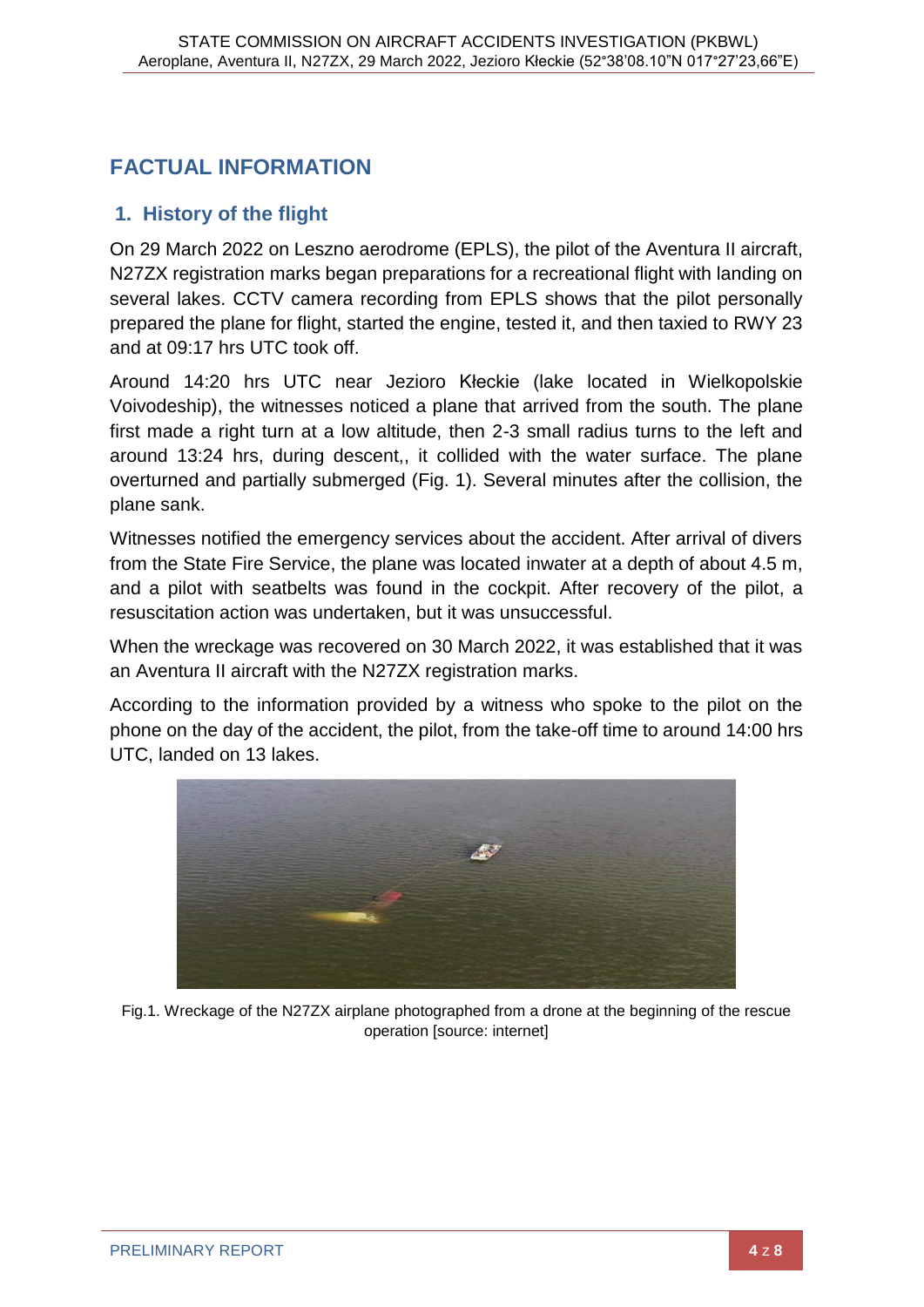#### <span id="page-5-0"></span>**2. Injuries to persons**

| <b>Injuries</b> | <b>Crew</b> | <b>Passengers</b> | <b>Others</b> | <b>Total</b> |
|-----------------|-------------|-------------------|---------------|--------------|
| <b>Fatal</b>    |             | ÷                 | ÷             |              |
| <b>Serious</b>  | ÷           | ÷                 | a.            |              |
| <b>Minor</b>    | ÷           | ÷                 | ÷             | ٠            |
| <b>None</b>     | ٠           | m.                | ÷             | ۰            |

#### <span id="page-5-1"></span>**3. Damage to aircraft**

As a result of the collision with water, the plane was substantially damaged, especially the nose part of the fuselage (Fig. 2) which separated from the fuselage (Fig. 3), together with the door and the left float.



Fig.2 Nose part of the fuselage in an inverted position after the occurrence [source: PKBWL]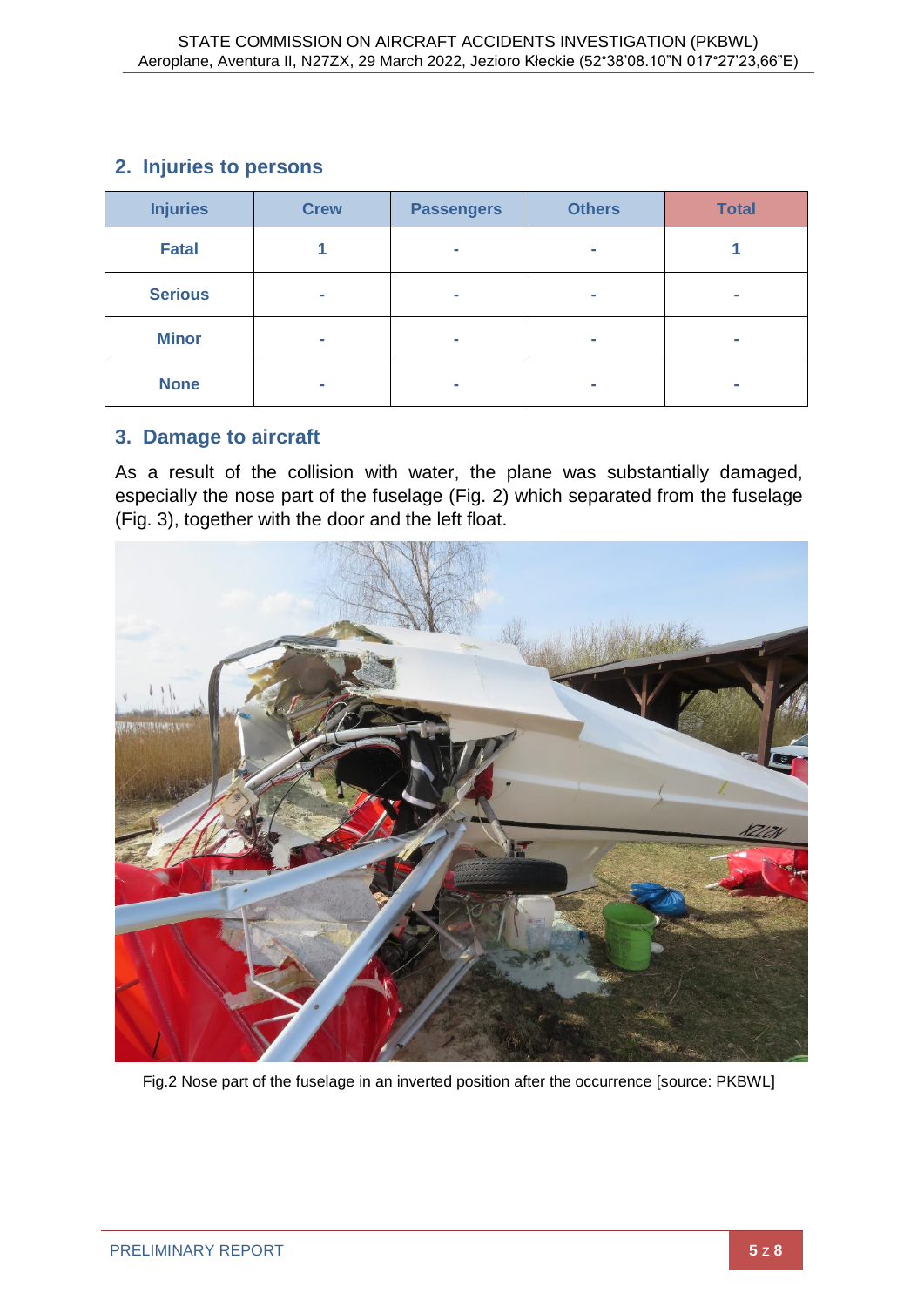

Fig.3 Detached lower part of the fuselage [source: PKBWL]

#### **4. Crew data**

<span id="page-6-0"></span>Pilot: Male, aged 55, holder of the PPL(A) with ratings:

- SEP(L) (valid until 31 May 2023);
- <span id="page-6-1"></span>SEP(S) (valid until 31 August 2023).

#### **5. Aircraft information**

The sport amphibious airplane "Aventura II" is produced by Aero Adventure Aviation in the United States of America and sold as a kit for amateur-built aircraft.. Construction:

Two-seat high wing airplane has a mixed, metal-composite structure.

The truss structure wing is made of aluminium , covered with fabric (Dacron). The wingtip floats are made of polyethylene.

The boat-shaped fuselage is made of fiberglass.

Classic landing gear, retractable in flight. The aircraft is equipped with a Rotax 912ULS engine with 74 kW (100 HP) and a three-bladed push propeller.

"Aventura II" airplane technical data:

| $-$ wingspan          | $9,34 \text{ m}$ ; |
|-----------------------|--------------------|
| $-$ empty mass        | 386 kg;            |
| - payload mass        | 263 kg;            |
| maximum take-off mass | 649 kg.            |
| - cruise speed        | 137 km/h;          |
| $-$ stall speed       | 48-68 km/h;        |
| $-$ climb rate        | $6,1 \; m/s.$      |
|                       |                    |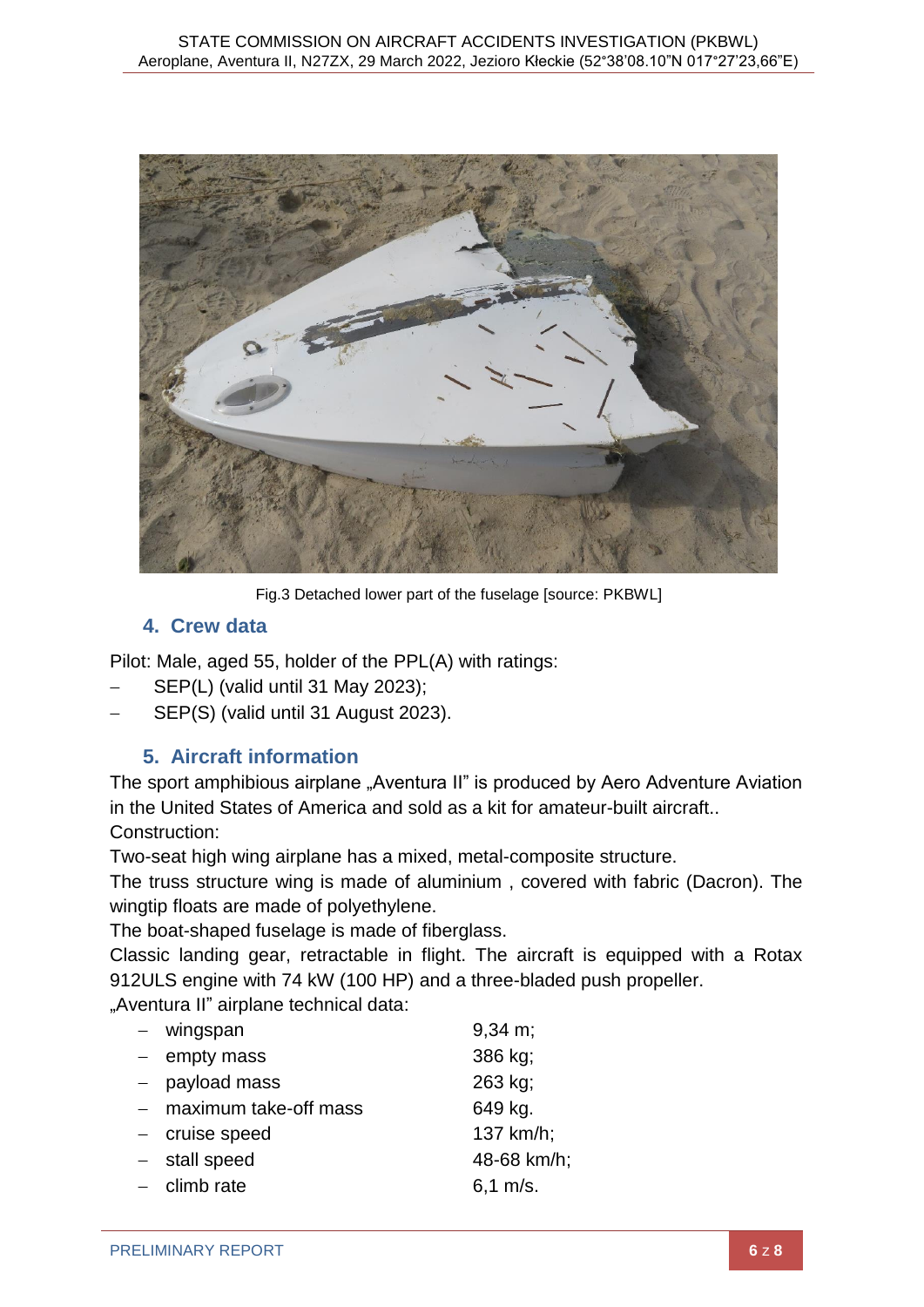| Serial number:       | AA2A0105                |
|----------------------|-------------------------|
| Date of manufacture: | 25 January 2006         |
| Manufacturer:        | Aero Adventure Aviation |

#### **6. Meteorological information**

<span id="page-7-0"></span>EPPO METAR

METAR EPPO 291430Z 35007KT 9999 BKN041 09/M01 Q1007=

EPBY METAR

METAR EPBY 291430Z 28011KT 240V300 9999 SCT045 09/M04 Q1006=

Based on the preliminary analysis, meteorological conditions could have influenced the course of the occurrence.

#### <span id="page-7-1"></span>7. **Place of occurrence information**

The accident occurred on Jezioro Kłeckie (Kłeckie lake) (52°38'08.10"N 017°27'23,66"E).



Fig. 4. Place of occurrence [source: internet, PKBWL]

#### <span id="page-7-2"></span>**8. Wreckage and impact information**

The exact location of the wreck was determined with the use of the Police and State Fire Service sonars. The wreckage was found at the bottom of the lake in an inverted position in the place shown in Fig. 4 (the fuselage was facing south).